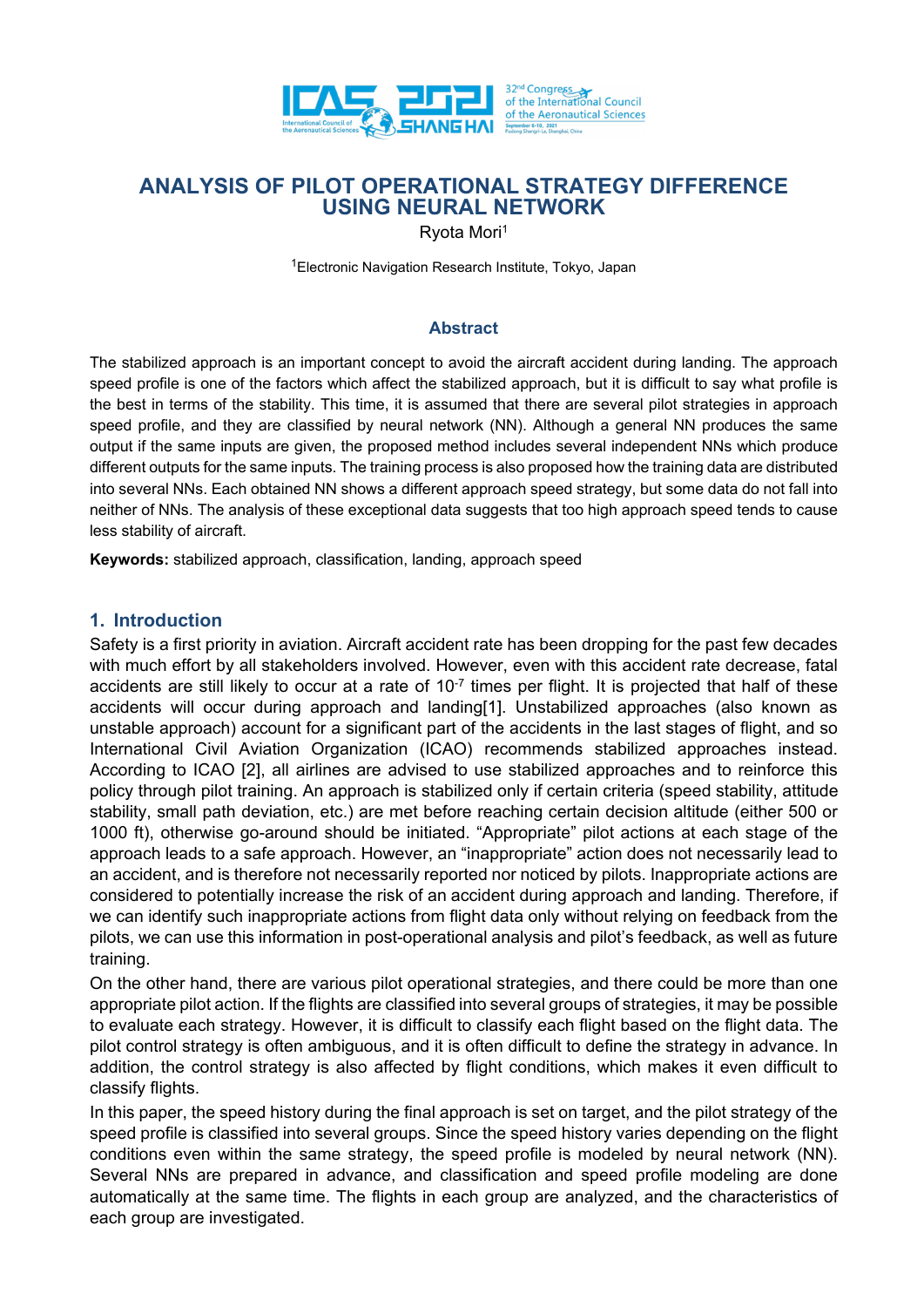# **2. Stabilized approach**

# 2.1 Definition and cause of stabilized approach

Stabilized approach (also known as stable approach) is known to be important for the safe operation. The stability of the aircraft is usually evaluated at either 500 ft (VMC) or 1000 ft (IMC), and this point is called the stabilized point here. If the approach is not stabilized at this stabilized point, go-around should be initiated. However, it is reported that more than 95 % of the flights did not initiate go-around even if the stabilized conditions are not met[4]. Although it is important to initiate go-around when the approach is not stabilized, it is more important for the aircraft to be stabilized at the stabilized point.

Unstabilized approach is not usually caused by a single factor. There are many possible factors which cause unstabilized approach as follows:

- Pilot related issues
	- $\triangleright$  Fatigue
	- $\triangleright$  Flight schedule and flight delay
	- $\triangleright$  Pilot skill
		- $\Leftrightarrow$  Control skill
		- $\Diamond$  Speed and energy management
		- $\Leftrightarrow$  Pilot communications
		- $\Diamond$  Inadequate use of automation
- ATC (air traffic control) related issues
	- $\triangleright$  Congestion of airspace
	- $\triangleright$  Difficult ATC instructions
		- $\Diamond$  Vectoring
		- $\Leftrightarrow$  Runway change
- Flight environment
	- Wind
	- Weather
	- $\triangleright$  Night flight (visual illusion)

Although it is difficult to change the flight environment, pilot and ATC related issues could be solved if they are identified. This time, the author focuses on the speed management, and the speed profile during the final approach is analyzed.

### 2.2 Data available

To analyze the speed profile of approaches, QAR (quick access recorder) data from an airline are obtained. Total 405 flight data are available and all flights are operated by A320. All flights use ILS (Instrument Landing System) approach to the same runway at the same airport. Various aircraft states are recorded to QAR data every second.

# **3. NN modeling approach**

# 3.1 NN modeling of multiple strategies

This time, the speed profile during the final approach is analyzed by NN. NN is one of the machine learning methods, and can estimate the reasonable output based on the given inputs. The normal NN estimates the same output if the same input is given. However, the control strategy may be different among pilots, which means that the output could be different even under the same input. Therefore, the normal NN cannot represent the difference of control strategy among pilots.

To solve this issue, the author proposes a new NN structure which can handle multiple strategies as shown in Fig. 1. In this example, there are 3 control strategies assumed, and 3 independent NNs are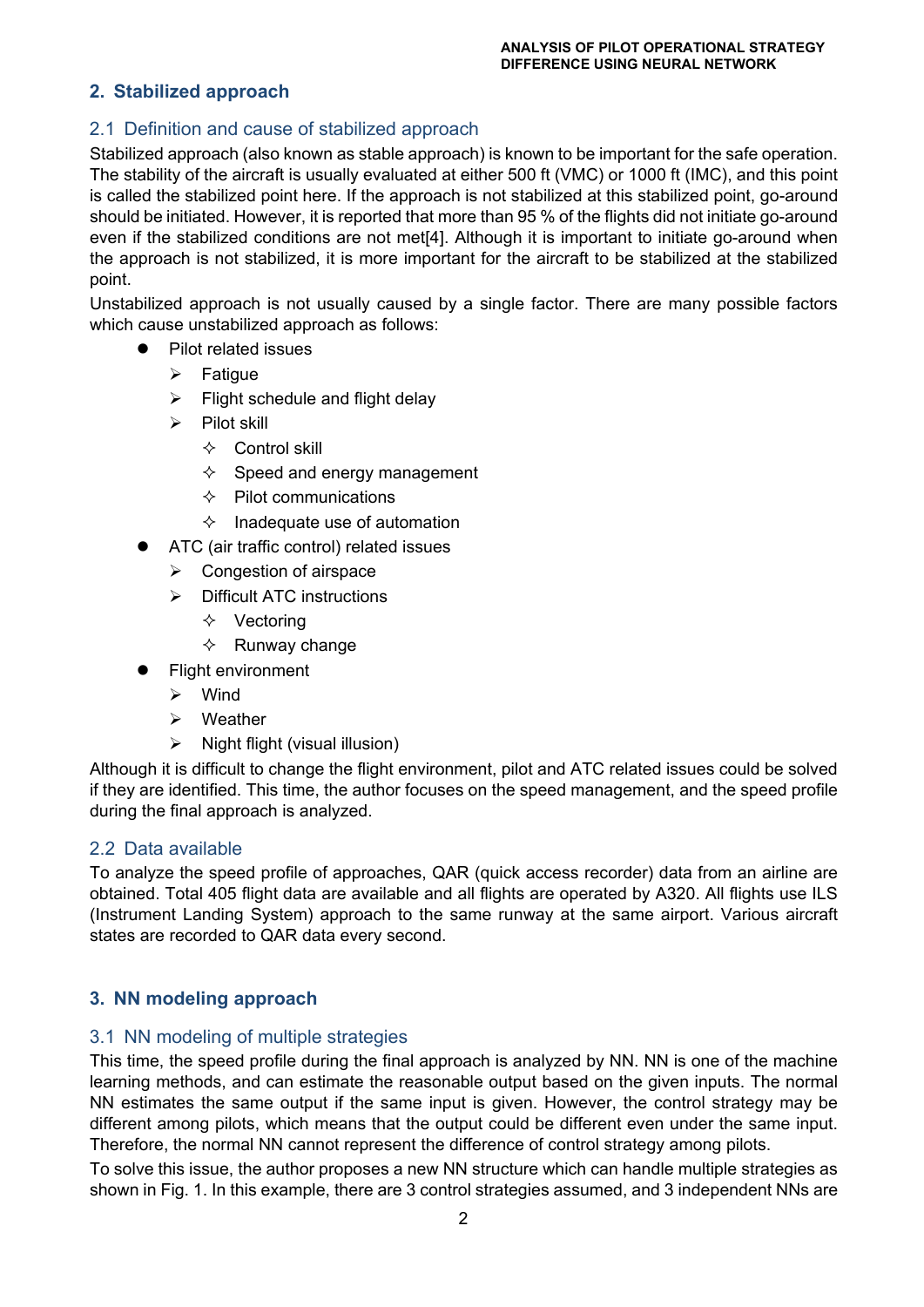prepared. If the same input is given, each NN makes a different output. The actual outputs are compared to 3 outputs, and the most fitted network is the one this flight belongs to.



Figure 1 Proposed NN structure.

## 3.2 NN training process

The biggest problem in the proposed method is how to train each NN appropriately. Before the training process, each flight is assigned to either NN for training. Therefore, the training process shown in Fig. 2 is proposed. The data classifier is developed, and each landing is assigned to either data1, data2, or data3. NN1 is trained by the data1 only, and NN2 and NN3 are the same. The training process is an iterative process, so this data classification is done every iteration, which means that each NN is trained by different data sets in each iteration. The data classifier uses all NNs, and the their outputs are used for the classification.



Figure 2 NN training process.

# 3.3 Development of data classifier

The data classifier is a key component to succeed training of NNs. In general, each flight should be assigned to the NN which makes the most similar output. However, the NN parameters are initialized randomly, and the result may highly depend on the initial parameters. In addition, if the data classifier assigns the most similar NN to each flight, each flight is assigned to the same NN every iteration, which causes the conversion to the local minima. Therefore, to proceed the stable training, the NN assignment of each flight includes the random process. At the beginning of training, NN is just initialized, so NN is assigned almost randomly. As the training proceeds, NN is assigned based on the similarity. This process is realized by the temperature schedule like simulated annealing. At the beginning, each NN is selected at equal probability when the temperature is high, and the similar NN is gradually selected as the temperature decreases. At the end, NN is selected based on the similarity only. This process is written in a mathematical form in the following way.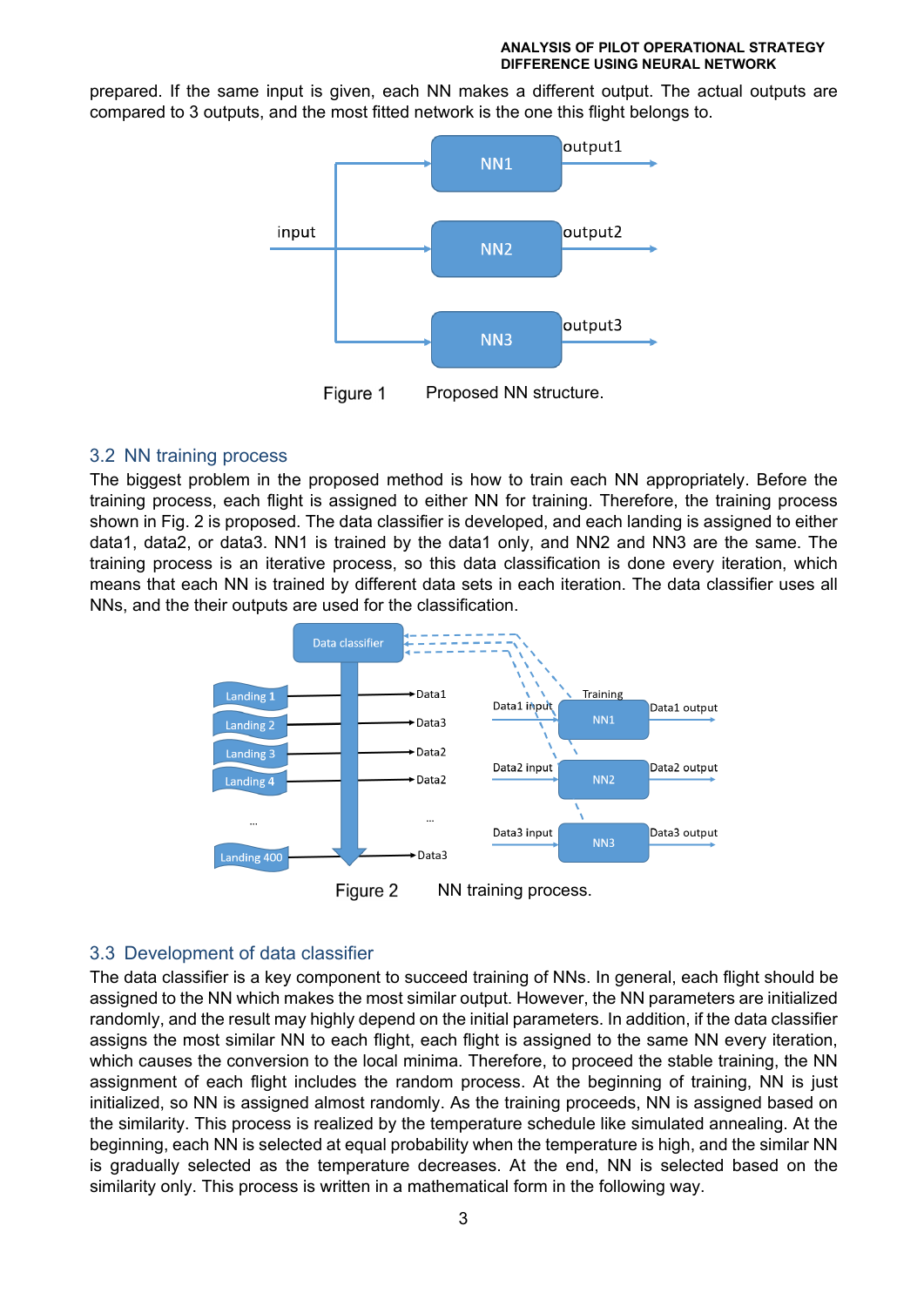$$
e_k = \frac{\sum_j |y_j - o_{k,j}|}{n} \tag{1}
$$

$$
p_k = \frac{\exp\left(-\frac{1}{T_i e_k}\right)}{\sum_{j=1}^K \exp\left(-\frac{1}{T_i e_j}\right)}
$$
(2)

$$
T_i = \alpha^i T_0 \tag{3}
$$

where  $y_j$  indicates the j-th output in training data,  $o_{k,j}$  indicates the j-th output of k-th NN,  $e_k$  indicates the mean absolute error of this flight for k-th NN,  $p_k$  indicates the probability that this flight is selected to k-th NN,  $T_0$  indicates the initial temperature, and  $T_i$  indicates the temperature of i-th iteration. The mean absolute error (MAE) is used to judge the similarity between the training data output and NN output, and smaller MAE indicates the higher similarity.  $T_0$  is set large, and the temperature decreases with iterations.

### 3.4 Each NN structure and training

Each NN should estimate the aircraft speed independently. This time, a simple feedforward neural network is used. Each NN has two hidden layers, and each hidden layer has 200 nodes. The activation function of ReLU (Rectified Linear Unit) is applied. As for the inputs, the following five inputs are used.

- **•** Altitude
- Head wind component
- Head wind component on the ground
- Target speed at landing
- Wind difference for the last 16 s

However, the NN tends to have an over-fitting problem, so the 4 noise inputs are also included. The noise input is generated by a random variable following 0 average and 1 standard deviation. In addition, the dropout is applied in both 2 hidden layers. The mean absolute error (MAE) is used for the loss function. The data is split into 80 % training data and 20 % validation data, and the NN where the loss function of validation is minimized is used. The stochastic gradient descent algorithm is used for optimization of NN parameters.

### 3.5 Test with sample data

To verify the proposed scheme to represent multiple types of network, the following 3 data sets are prepared.

$$
f_1(x) = a \sin 2\pi x + b
$$
  
\n
$$
f_2(x) = a \cos 2\pi x + b
$$
  $x = [0, 0.01, 0.02, 0.1, 0.0]$  (4)

 $f_1(x)$  and  $f_2(x)$  are different functions, so the different output is given with the same input. This time, 101 data are generated as a single data set with uniformly distributed  $\alpha = [0.8,1.2]$  and  $\beta =$  $[-0.2, 0.2]$ , and 10 data sets in each function are prepared (in total 101\*10\*2=2020 data). Two independent NNs are assumed, and NN is trained by the proposed method. Even if a and b are changed,  $f_1(x)$  and  $f_2(x)$  are in general different, and the data are expected to be classified into two groups:  $f_1(x)$  and  $f_2(x)$ .

Fig. 3 shows the training data and NN output by the proposed method. 10 data sets for  $f_1(x)$  and 10 data sets for  $f_2(x)$  are observed. Each data set is successfully classified to either of two groups, and each NN outputs either  $f_1(x)$  or  $f_2(x)$ . On the other hand, Fig. 4 shows the training data and NN output by the normal method, i.e. a single NN assumed. Since a single NN must generate the same output for the same input, the NN output is almost the average of  $f_1(x)$  and  $f_2(x)$ . In this way, the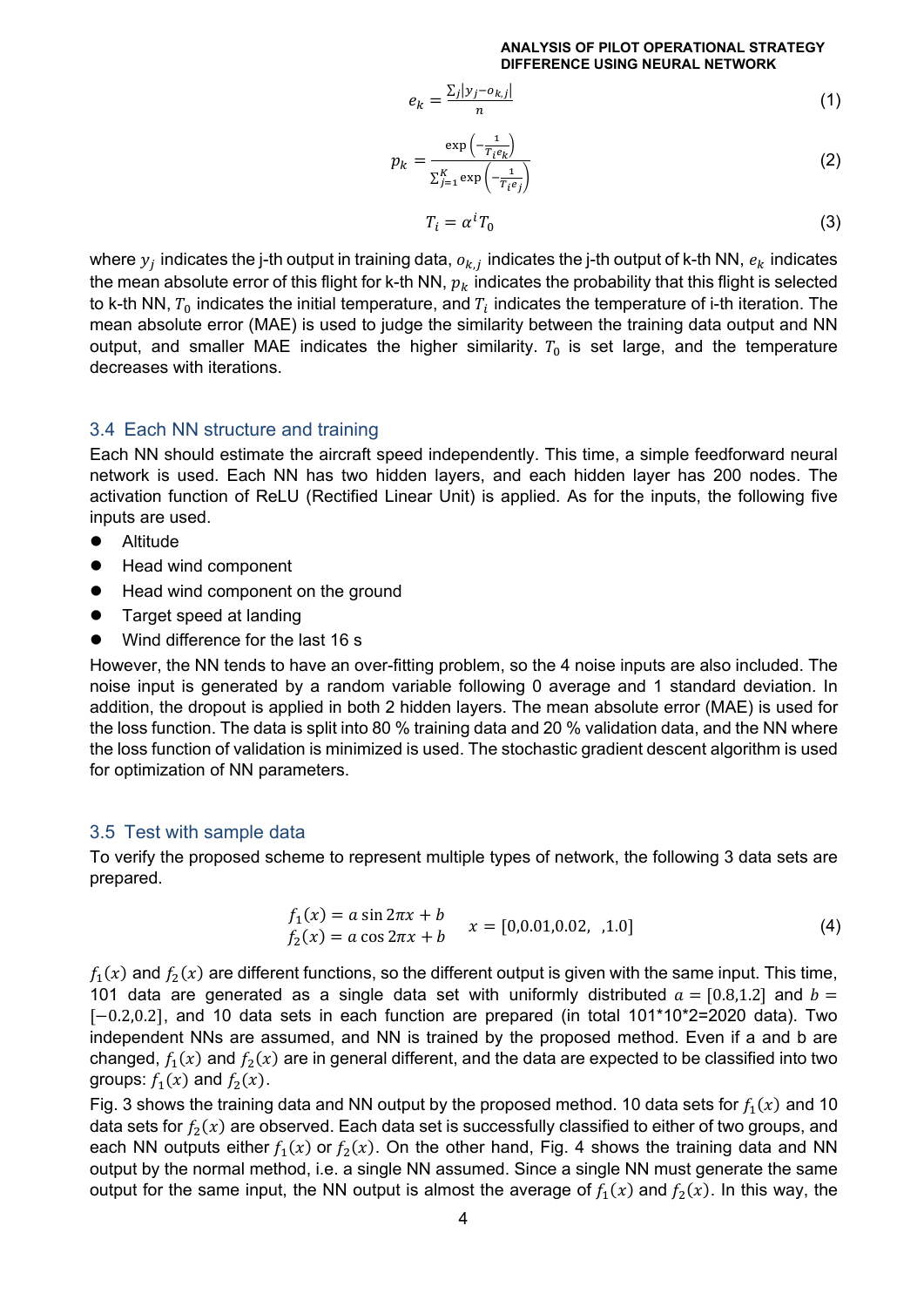proposed method can appropriately classify the data even if the different outputs are observed for the same input.







### **4. Results**

### 4.1 Result of a single aircraft

Using the proposed method, three NNs are constructed using 405 flights. If inputs of a single flight are given, three types of outputs are created. This flight is classified into the NN which provides the most similar output to the actual data. Fig. 5 shows an example of the estimation result of the speed. There are three types of outputs observed; highest CAS (calibrated air speed) for NN2 and lowest CAS for NN1. According to the result, this flight seems to fit NN3 the best. In the same way, each flight can be classified into either of 3 NNs. Fig. 6 shows the estimated CAS of all flights. In general, NN2 shows the highest CAS while NN1 shows the lowest CAS. However, there is a wide range of CAS in each NN, and small difference is found when the altitude is below 1000 ft. This range means that the appropriate CAS depends on the flight conditions even if a pilot follow the same strategy.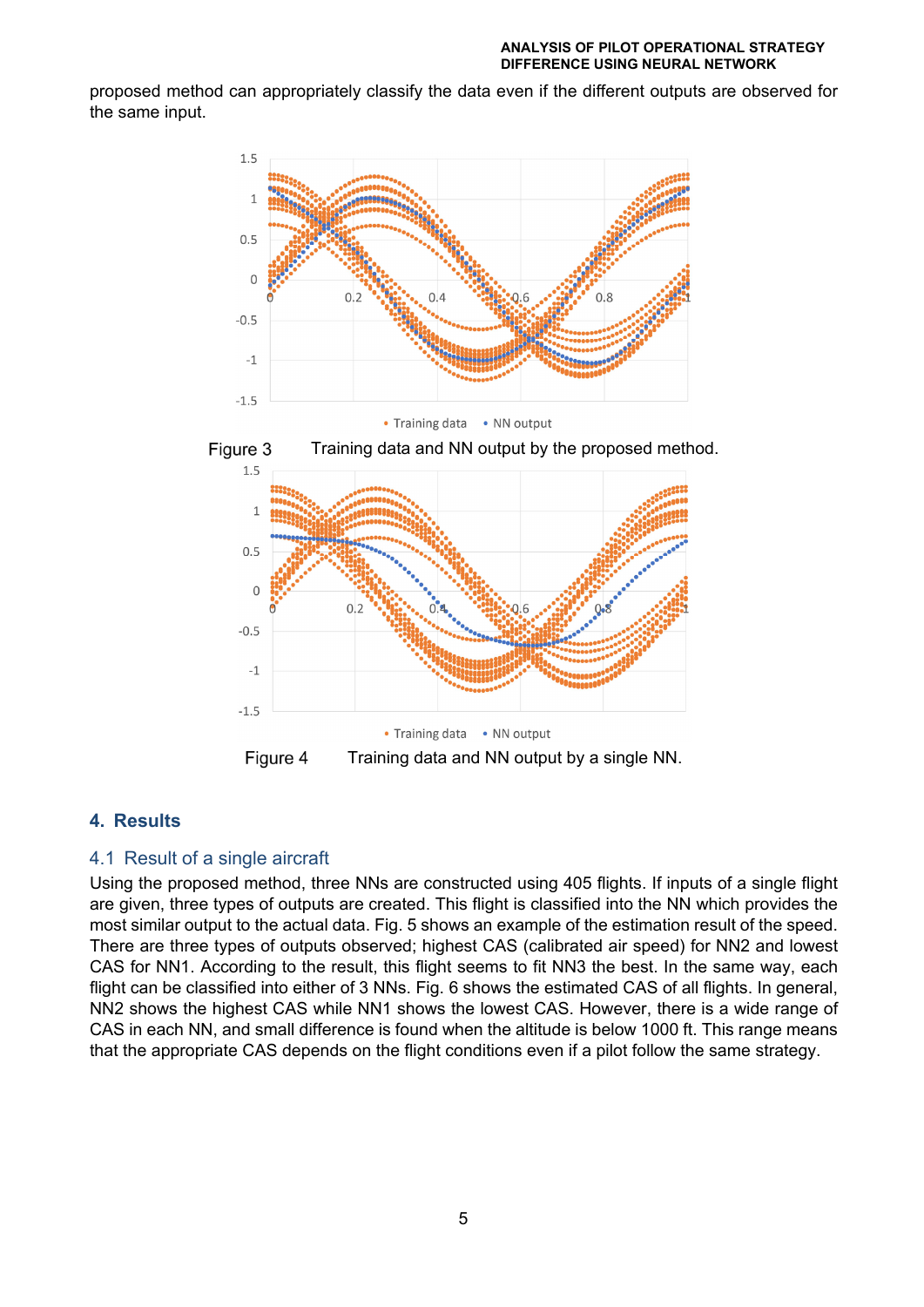



An example of time histories of actual CAS and estimated CAS by three NNs.





However, there are several flights which do not fall into neither of NNs, and Fig. 7 shows this example. Although NN2 is the closest NN among three NNs, the time histories of the actual CAS much above those of NN2. Therefore, it is not appropriate to classify this flight into NN2, but exception. This time, if the maximum deviation from the closes NN is more than 15 kt, this flight is assumed to be the exceptional flight. There are two types of exception; too high CAS and too low CAS, so "high exception" and "low exception" are assumed. NN1 is denoted by NN low, NN2 is denoted by NN high, and NN3 is denoted by NN middle from here. In total, all flights are classified into 5 types (NN low, NN middle, NN high, high exception, and low exception).



Figure 7 Time histories of CAS when the actual outputs are different from either of NN.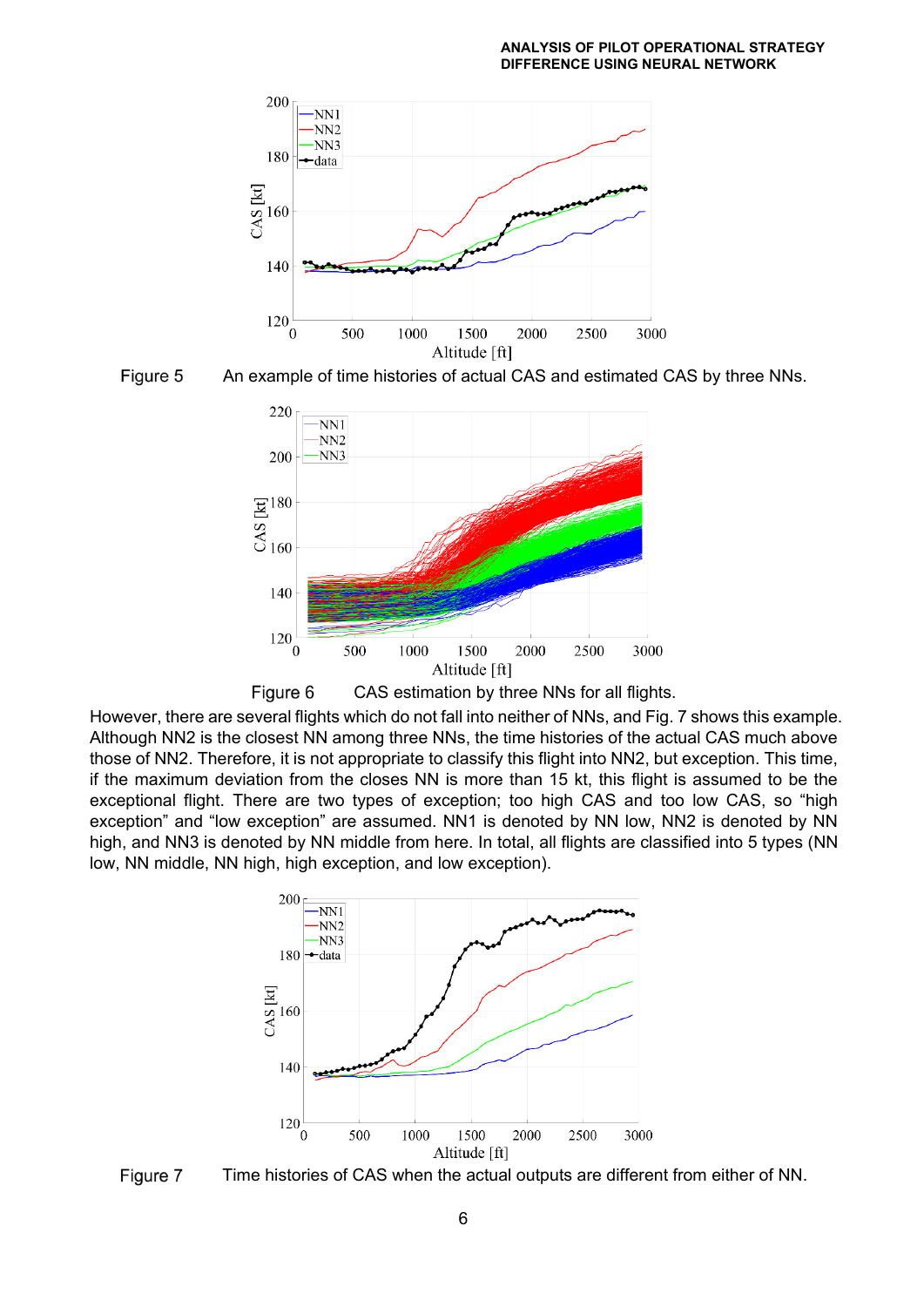# 4.2 Result of classification

Table 1 shows the classification result. NN middle includes the largest number of flights, and NN low and NN high include about 100 flights. Exception high includes about 10 % of flights, and exception low includes about 3 % of flights.

| Category              | Number of flights |
|-----------------------|-------------------|
| NN low                | 94                |
| NN middle             | 153               |
| NN high               | 99                |
| <b>Exception high</b> | 48                |
| <b>Exception low</b>  | 11                |

Table 1 Number of flights for each category.

To analyze the flights of each category, the following index is calculated.

$$
\Omega = \frac{\sum_{i=j}^{j+N-1} |\gamma_{i+1} - \gamma_i|}{N-1}
$$
\n(5)

 $\nu$  indicates the descent angle. This index calculates the average of the difference of the descent angle along the time. This index is called vertical stability index here, and the lower vertical stability index indicates the higher aircraft stability. In the same way, the lateral stability index, the lateral wind index, and the longitudinal wind index are also defined to calculate the difference of track angle, cross-track wind component and along-track wind component. The large lateral/longitudinal wind index indicates the heavier turbulence observed.

Fig. 8 shows the relationship between longitudinal wind index and vertical stability index. Among three NNs, NN high shows the minimum longitudinal wind index, while NN low shows the maximum longitudinal wind index. This means that the flight speed is low when the heavy turbulence is observed, and vice versa. The pilot seems to control the target speed profile depending on the magnitude of wind turbulence. The flights categorized into exception low show much higher longitudinal wind index is observed. When the wind gets strong further, the pilot additionally reduces the speed compared to NN low. Among these 4 categories, the vertical stability index increases as the longitudinal wind index increases. It makes sense because the stronger turbulence tends to cause the instability of pitch movement. However, exception high shows a different trend. Exception high shows the similar longitudinal wind index as NN high and NN middle, while the exception high includes the highest speed profile among five categories. This trend is different from exception low. In addition, it should be noted that the vertical stability index of exception high is almost the same as that of exception low, though the longitudinal wind index in exception high is much lower than that in exception low. This infers that the flights categorized into exception high tend to be less stable considering the wind status. Although this instability does not directly link to the flight safety, too large speed profile might be a hazard, which may not be recommended.

In the same way, Fig. 9 shows the relationship between lateral wind index and lateral stability index. Like the longitudinal wind, NN high includes the smallest lateral wind index while exception low includes the highest lateral wind index. As for the lateral stability index, the lateral stability index and the lateral wind index seem to have a linear relationship. However, the flights categorized into exception high does not show a too large lateral stability index. The speed profile is said to affect the pitch movement mainly, not roll movement. Considering this fact, it makes sense that only exception high shows larger vertical stability index than others.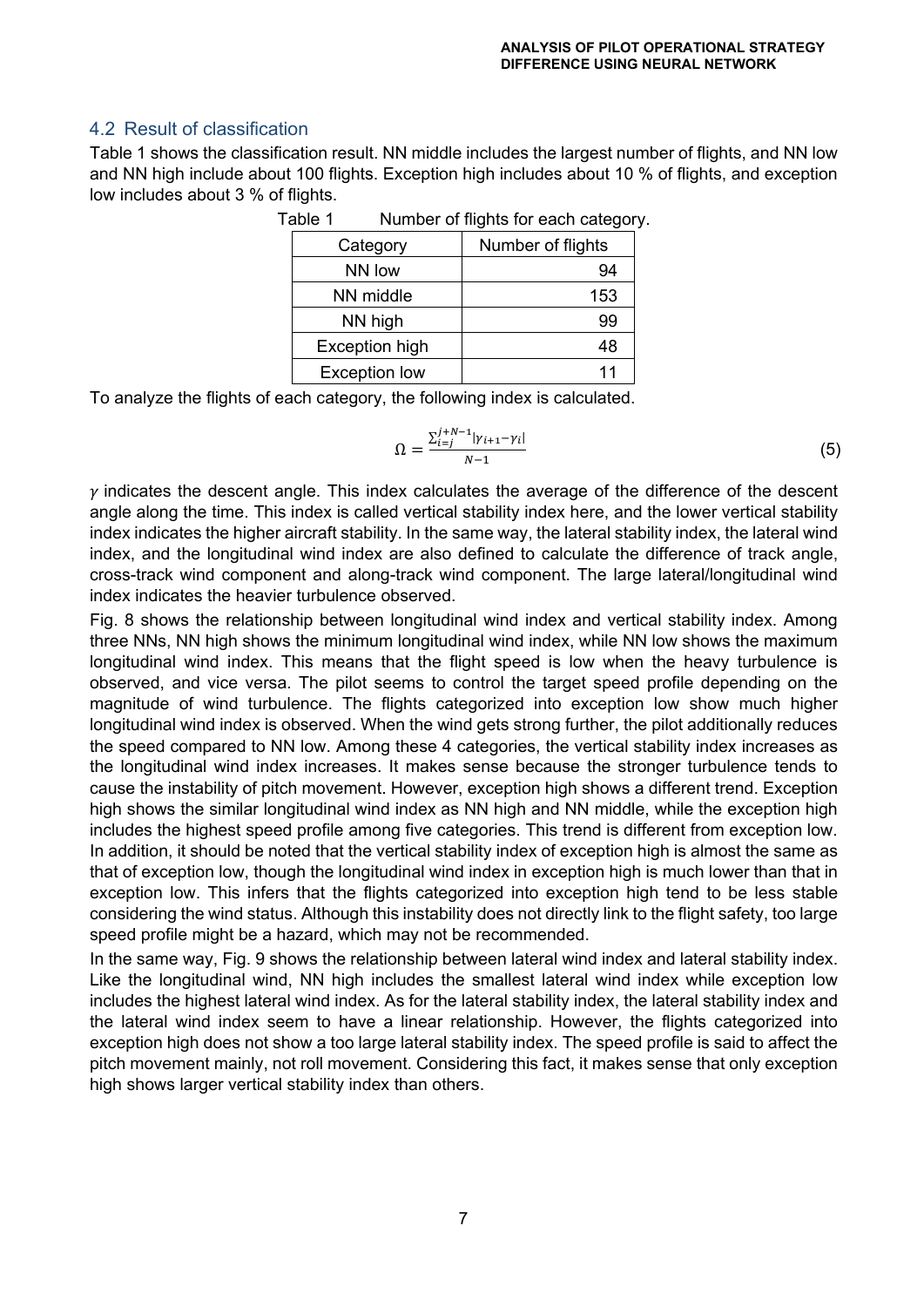

# **5. Conclusions**

The stabilized approach is one of the key concepts to avoid aircraft accidents. In this paper, NN was used to classify the flights in terms of approach speed profiles. Considering that there are several strategies to determine the approach speed profile, three NNs were assumed to represent the different speed control strategies. Three NNs were independent, and made different outputs even if the same inputs were given. The training process was proposed to distribute each flight into either of NN, and a simple problem could be successfully solved by classifying data sets to each NN. Using 405 approach flight data, three NNs were trained, and each flight was classified into either of NN. There were several flights which were different from all NNs. These flights were classified into "exception". According to the classification results, the exceptional flights showed less stability even considering the flight conditions. These exceptional flights tended to have higher approach speed, which may cause less stability. The proposed method successfully classified the flight considering the current flight conditions, and possible concerns were raised. Further analysis is expected in a future work.

# **6. Contact Author Email Address**

mailto: r-mori@mpat.go.jp